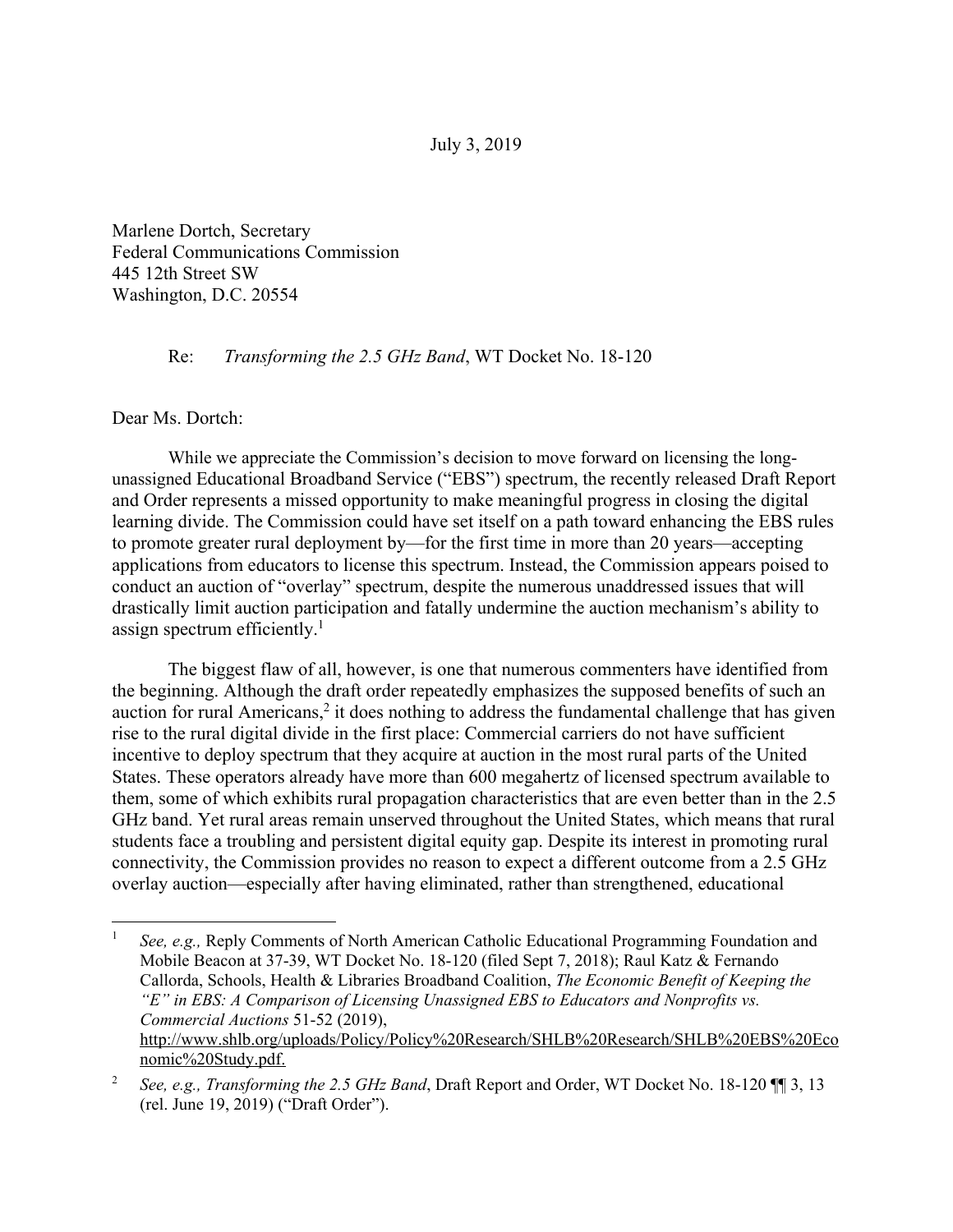Ms. Marlene H. Dortch July 3, 2019 Page 2 of 4

eligibility and use rules that could have encouraged rural deployment along with long-term, education-led programs that have proven effective at closing the digital divide and homework gap.

One bright spot, however, is the Commission's planned implementation of a tribal priority window for rural areas. The draft order is right to observe that rural tribal lands suffer from especially low broadband penetration. Therefore, it is logical to allow tribal entities priority access to spectrum "to promote service to areas that are currently unserved or underserved."<sup>3</sup> According to the Commission's 2019 Broadband Deployment Report, only 67.9% of people living on tribal lands have access to fixed terrestrial connectivity at broadband speeds.<sup>4</sup> We agree that this dire situation presents a compelling case for Commission action in the form of a tribal priority window.

Yet the Draft Order fails to acknowledge that these deserving tribal areas represent only a fraction of the areas on the wrong side of the digital divide. The Commission's most recent Broadband Deployment Report *also* reveals that 417 counties across America are similarly situated to those tribal areas—with fixed broadband available to at most 67.9% residents and with available EBS spectrum that could promptly be used to help close the digital divide. These counties face a connectivity crisis that is no less severe than in tribal areas.

The Commission's draft order not only rejects the idea of a priority filing window for educators, which is needed by communities across the country, but also fails to consider even the narrow possibility of an educational priority window targeted to these rural areas where the need is greatest. The reasons in the draft order for adopting the tribal priority window to close the digital divide apply equally to these similarly situated rural communities.

If the Commission is unwilling to provide a broad new educational priority filing window for all unlicensed spectrum in this band, we propose that the agency at least adopt a targeted rural educational priority window, modeled on the tribal priority window, for those counties where broadband connectivity is available to 67.9% or fewer residents. As with the tribal priority window, the Commission could exclude any urbanized areas identified by the Census Bureau with populations of 50,000 people or more from licenses issued through the window.<sup>5</sup> This restriction to only the most rural areas in the United States both focuses the window on rural communities with the greatest need and minimizes the chances that spectrum licensed through a priority window would have been of interest to commercial operators in an overlay auction.

We propose that eligibility to participate in a rural educators' window should only include accredited educational institutions, state and local government educational organizations (including libraries and library agencies), and nonprofit community anchor organizations

 $\frac{1}{3}$ *Id.* ¶ 56.

<sup>4</sup> *Inquiry Concerning Deployment of Advanced Telecommunications Capability to All Americans in a Reasonable and Timely Fashion*, 2019 Broadband Deployment Report, GN Docket No. 18-238, Fig. 1 (rel. May 29, 2019).

<sup>5</sup> Draft Order ¶ 58.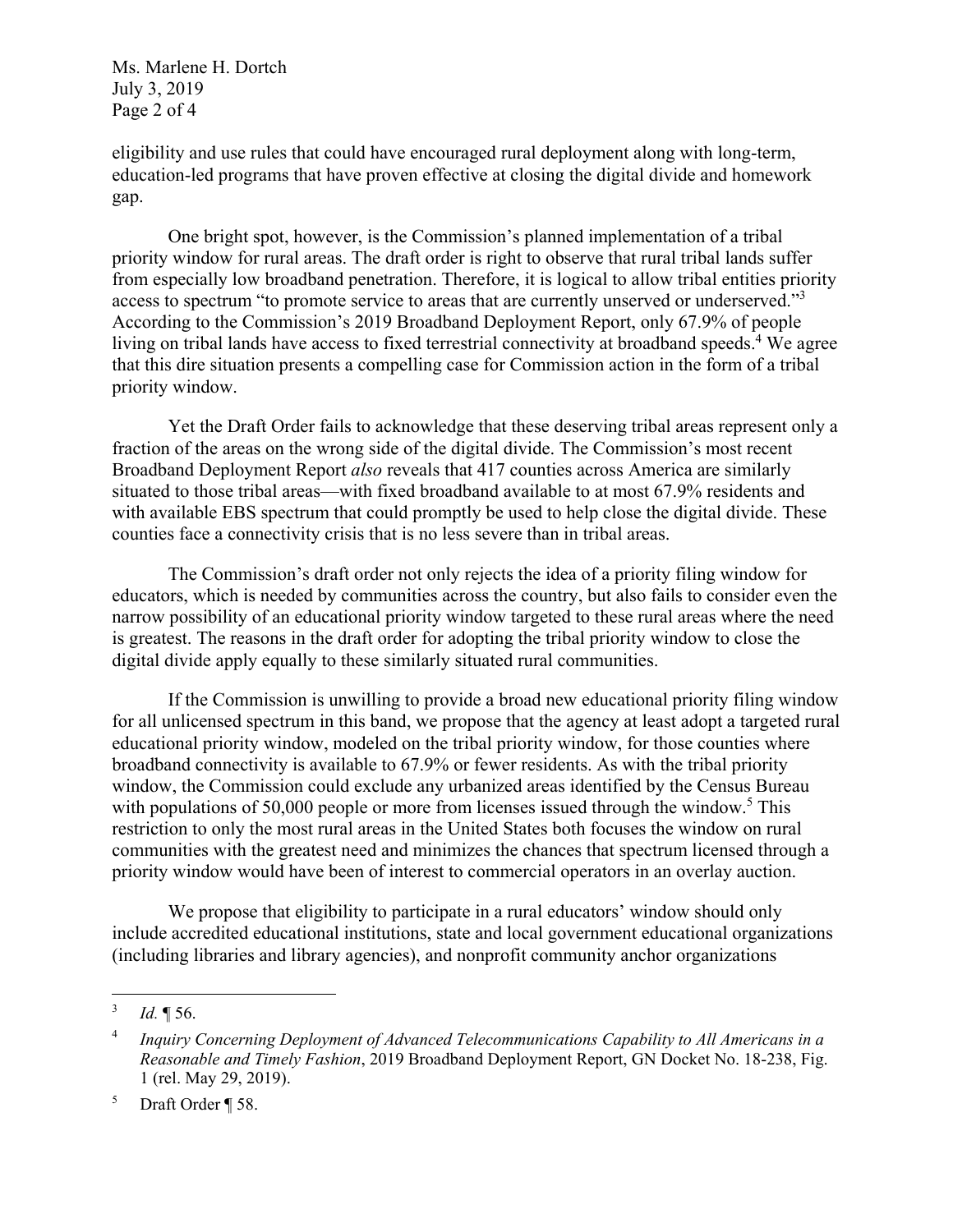Ms. Marlene H. Dortch July 3, 2019 Page 3 of 4

meeting community educational needs. Just as new tribal license areas would be restricted to local applicants for rural tribal lands, licenses issued through a rural educators' window would cover only the rural area<sup>6</sup> of the school district in which the applicant has a local presence. Local presence could be established using a number of factors that demonstrate local knowledge of a community, including the provision of service to the local area. State departments of education, for example, by the nature of their authority and work have a local presence in all school districts in their respective states. While this may be an imperfect license area for some applicants, issuing school-district-based licenses to state education agencies or other state agencies could help to address rare instances where a rural community might have mutually exclusive applications.<sup>7</sup>

The Commission's planned build-out schedule for licenses issued during the tribal priority window—an interim milestone after two years and a final build-out deadline after five years<sup>8</sup>—would also be appropriate for licenses issued through a rural educators' window. Although this build-out schedule is quicker than the Commission is contemplating for commercial providers that acquire the spectrum at auction, a faster timeline is appropriate given the window's fundamental objective of accelerating deployment to meet the urgent needs of these unserved areas.

Finally, we propose that licenses issued through a rural educators' window be restricted in the same limited ways as tribal priority window licenses. Licensees should be free to either self-deploy or lease their licenses, as the licensee deems most appropriate to offer service to as many people as possible, as quickly as possible, within its license area. However, like tribal licensees, educators have "an urgent need for the spectrum to provide service to underserved … communities."<sup>9</sup> Thus, like the new tribal licensees, rural educator licensees would be restricted from assigning or transferring their licenses until after they have met the applicable build-out requirements.

As the Commission has observed, "bringing broadband access to rural Americans is critical to providing them with the same economic, employment, education and civic opportunities that people in urban areas enjoy."10 But the truth of this insight is not limited to tribal areas. As the Commission knows, rural areas throughout the country, both on and off of

1

10 *Id.* ¶ 56.

<sup>6</sup> Draft Order ¶ 56.

<sup>7</sup> Local public schools, local school districts, and state departments of education, for example, all operate as part of the same state school system and therefore can be expected to coordinate among themselves to avoid filing mutually exclusive applications. This, too, tracks the Commission's decision to limit tribal priority window eligibility to federally recognized native tribes, communications providers controlled by tribes, and communications providers controlled by consortia of tribal entities. *Id.* ¶ 49-50. Although these eligibility rules create the possibility of mutual exclusivity between applicants in the tribal priority window, the commonalities of control and interests mitigate that possibility.

<sup>8</sup> Draft Order ¶ 106.

<sup>9</sup> *Id*. ¶ 64.